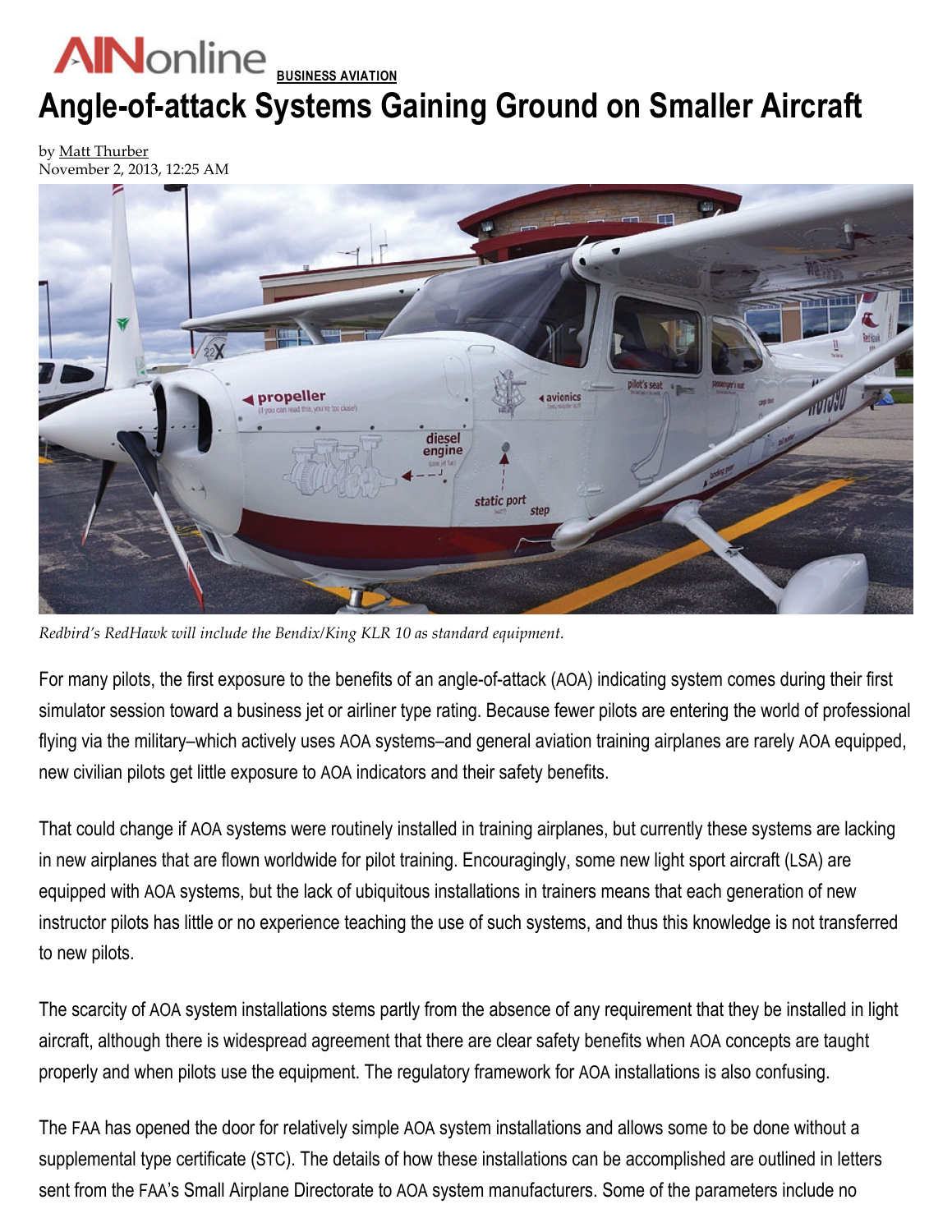penetration of aircraft structure, no interaction with the existing pitot-static system and that the system be used for advisory purposes only.

Bendix/King's new KLR 10 lift reserve indicator, while targeted at the experimental airplane market, ought to be installable under these guidelines because its AOA probe mounts onto a wing inspection plate, similar to other simple AOA systems. Redbird Skyport plans to install the KLR 10 on its RedHawk refurbished diesel-powered Cessna Skyhawk, an airplane that is being developed for flight schools. Embry-Riddle Aeronautical University has already installed Alpha Systems AOA indicators in the Cessna 172 fleet it uses for training at the university's Daytona Beach, Fla., and Prescott, Ariz., campuses.

## Costly Installation Process

Less complex AOA systems, such as the **Alpha Systems** units, generally fall under the simplified installation parameters outlined in the FAA's Small Airplane [Directorate](http://www.alphasystemsaoa.com/assets/PDFs/Alpha%20Systems%20FAA%20Letter.pdf) letter. However, according to Bendix/King, the FAA has said that the KLR 10 can't be installed in certified aircraft without an STC, which means a costly installation process. Bendix/King is working with ASTM Committee F39 on aircraft systems, which has developed a new standard for angle-of-attack systems. The new [F3011](http://www.astm.org/Standards/F3011.htm)-13 "standard specification for performance of AOA system" establishes "functional operation and minimum performance requirements for an angle-of-attack system." Aircraft owners can only hope that complying with this standard will be less costly than the full STC process.

Safe Flight Instrument has developed an AOA system for light aircraft, which employs a mechanical sensor that detects the exact stagnation point where the wing stalls in any configuration. The company is demonstrating the AOA system in its Beechcraft Baron. The FAA also wants installation of the Safe Flight AOA system in existing airplanes to be done under an STC. The F3011-13 standard, according to ASTM Committee F39, could eventually address more complex AOA systems, which presumably would include the Safe Flight product.

LSA manufacturer Icon Aircraft, which is developing the A5 two-seat [amphibious](http://ainonline.com/aviation-news/ain-news-live/eaa-airventure/2013-07-29/icon-aircrafts-a5-lsa-gets-faa-weight-exemption) sportplane, has elected to include an AOA indicating system. "Angle of attack is likely the single most important parameter that helps a pilot fly safely at all times, and yet this information is not commonly found in small planes," said company CEO Kirk Hawkins. The A5's AOA indicator features a unique presentation, a wing-shaped needle that "flies" up or down as AOA changes. If the wing/needle is in the green, the wing has plenty of lift. The yellow zone means less left is available, and if the wing/needle points to the red zone, the airplane is stalling. Optimum landing AOA occurs where the needle is exactly between the green and yellow zones.

"It's so obvious, intuitive and right smack in front of the pilot," said Bruce Landsberg, president of the AOPA Foundation and a long-time advocate of AOA indicators. "You can see it in your peripheral vision as you're flying on final and taking off. It's brilliant, just brilliant."